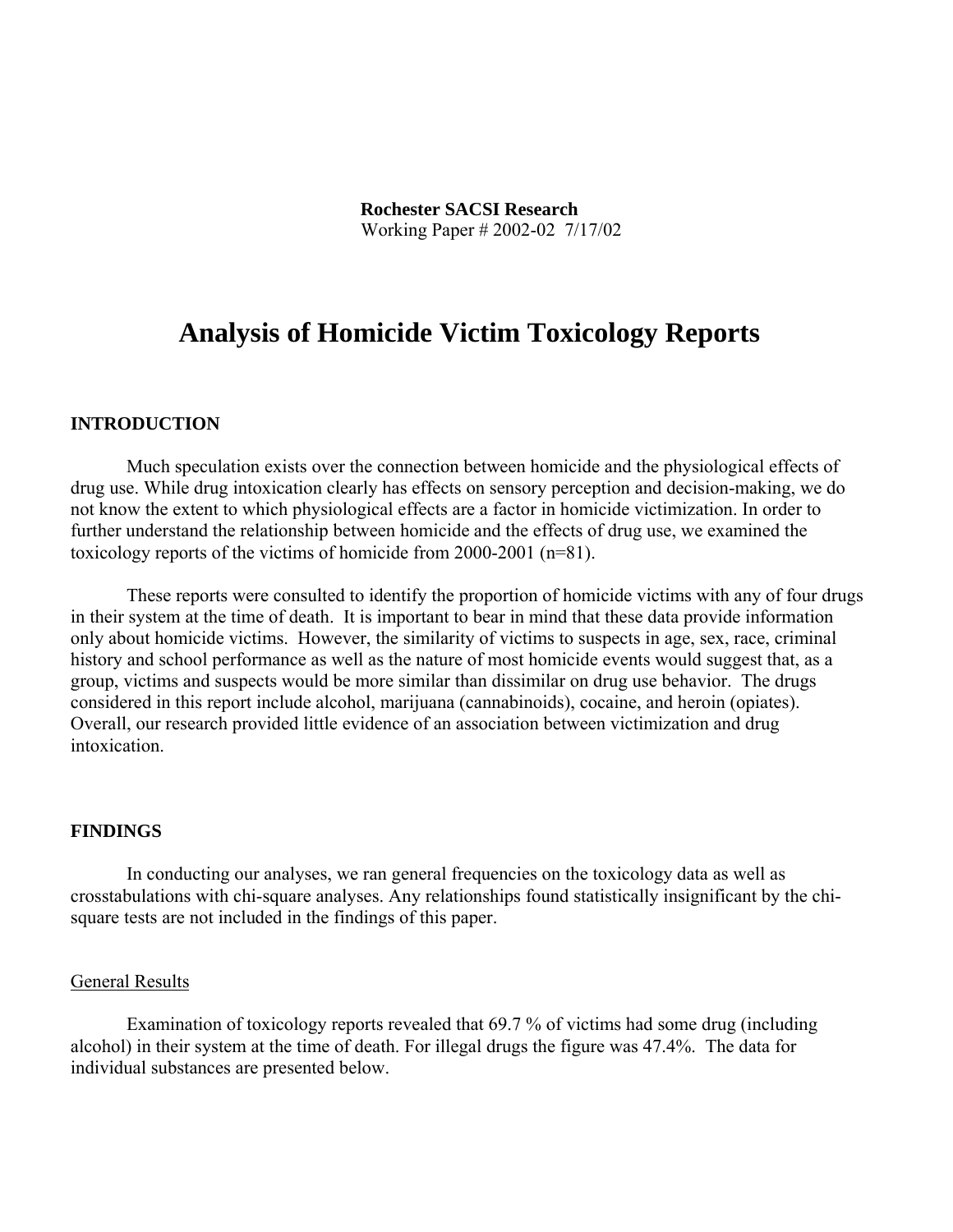

## **Percent of Victims Testing Positive**

#### **Reasonable Comparisons**

We compared our findings to three studies of drug use: the Department of Health and Human Services' 2000 National Household Survey on Drug Use (which looks at the U.S. population), the 1999 Youth Risk Behavior Surveillance System (a national survey of high school students) and the National Institute of Justices' 2000 Preliminary Report of the Arrestee Drug Abuse Monitoring Program (which looks at arrestee populations in 27 cities). When compared to the nation as a whole, a substantially larger percentage of homicide victims had engaged in recent illegal drug use (6.3% to 47.4%). The percentages of cocaine, opiate, and cannabinoid use by homicide victims also were substantially higher than national averages. When compared with the High School Survey differences were considerably smaller. However, when compared to data from the A.D.A.M. program, the rates of use among our homicide victims looks remarkably similar to median drug use rates among male arrestees (Note- we believe this is a fair comparison considering 87% of the homicide victims in our study were male, and 75% of the victims had a criminal history).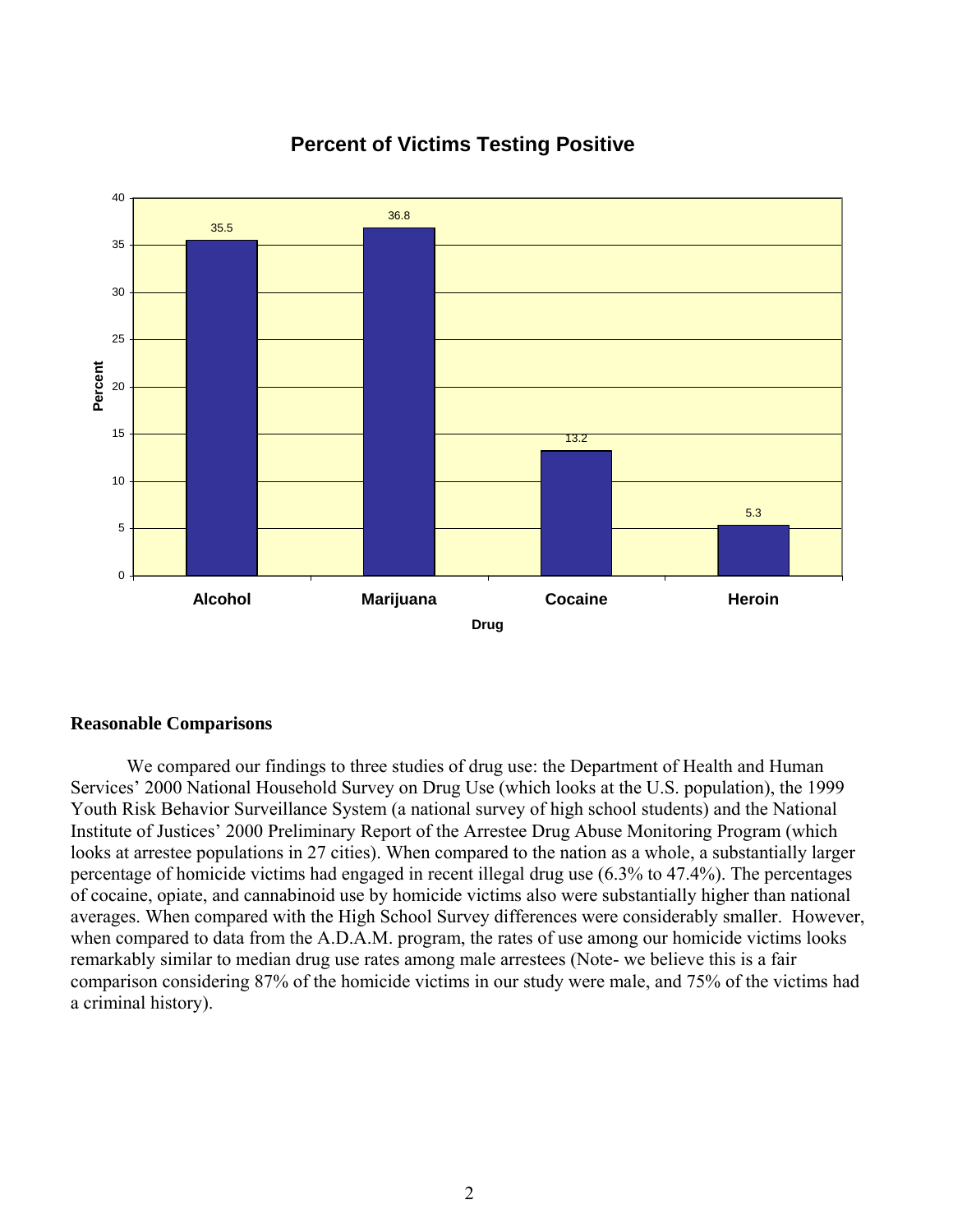| 2000 National<br><b>Household Survey on</b><br>Drug Use (U.S.<br><b>Population Data-Ages</b><br>12 and older) | 1999 Youth Risk Behavior<br><b>Surveillance System</b><br>Data for a males in a<br>national sample of High<br><b>School Students</b> | <b>Arrestee Drug Abuse</b><br><b>Monitoring Program</b><br>(A.D.A.M)<br>(Median Data-Male<br><b>Arrestee Populations in 27</b><br>Cities) | <b>Homicide Victims: 2000-2001</b><br>(Data from Toxicology Reports) |
|---------------------------------------------------------------------------------------------------------------|--------------------------------------------------------------------------------------------------------------------------------------|-------------------------------------------------------------------------------------------------------------------------------------------|----------------------------------------------------------------------|
| - 6.3% used an illegal<br>drug in the last 30 days                                                            |                                                                                                                                      | - 65% used an illegal drug                                                                                                                | - 47.4% had a drug in system                                         |
| - .5% used cocaine in the<br>last 30 days                                                                     | 5.2% current cocaine use                                                                                                             | - 30% used cocaine                                                                                                                        | - 13.2% tested positive for<br>cocaine                               |
| - .1% used opiates in the<br>last 30 days                                                                     |                                                                                                                                      | - 6% used opiates                                                                                                                         | - 5.3% tested positive for opiates                                   |
| - 4.8% used marijuana in<br>the last 30 days                                                                  | 30.8% current marijuana use                                                                                                          | - 40% used marijuana                                                                                                                      | - 36.8% tested positive for<br>cannabinoids                          |
| $-20.6\%$ engaged in<br>binge drinking last<br>month                                                          | 52.3% current alcohol use                                                                                                            | - 56.7% engaged in binge<br>drinking last month                                                                                           | 35.5% tested positive for alcohol<br>(indicating recent alcohol use) |

Based on the A.D.A.M. data, we believe the rates of drug use among our sample of homicide victims are well within the general rates of use among people arrested fro crimes. Therefore, we conclude that homicide victims from 2000-2001 were not engaging in drug use behavior which put them at a greater risk for homicide than anyone else with a recent history of criminal activity. In fact, drug use may not look much different than much of the city population. A recent report by the Rochester Metro Council for Teen Potential indicated recently that 43% of city teenagers had smoked marijuana within 30 days.

## **Polydrug Use**

Of the homicide victims with alcohol and/or drugs in their system, very few victims showed traces of multiple drugs at the time of their death. Of all the possible combinations of alcohol, cocaine, marijuana, and opiates, the most frequent combination of drugs was alcohol and marijuana, with 12.2% of the sample testing positive for both drugs. No other combination exceeded 4% of the total sample. Although somewhat surprising, the data tells us two important things: First, that homicide victims were not "drugged out" on a variety of drugs at the time of their death, and second, that alcohol and marijuana are the most frequently used drugs in tandem for homicide victims during 2000-2001. The combined use of alcohol and marijuana was alluded to in our jail interviews, as inmates suggested that good drug dealers would not use harder drugs, but might be drinking and smoking marijuana while selling. Based on this data and the data obtained from the jail interviews, we believe marijuana and alcohol are widely used together among populations similar to the homicide victims, and because the drugs are so widely used together, they cannot be said to have a large impact upon homicides.

Figure 1 shows the number of drugs present in the homicide victims. When toxicology tests were positive for one drug that drug was most likely to be marijuana or alcohol. Multiple drugs were found in 21% of cases. With the exception of one victim who tested positive for three drugs, the other multiple drug cases involved two drugs. The most common combination was for the presence of alcohol and marijuana. Other combinations were rare as the Figure below shows.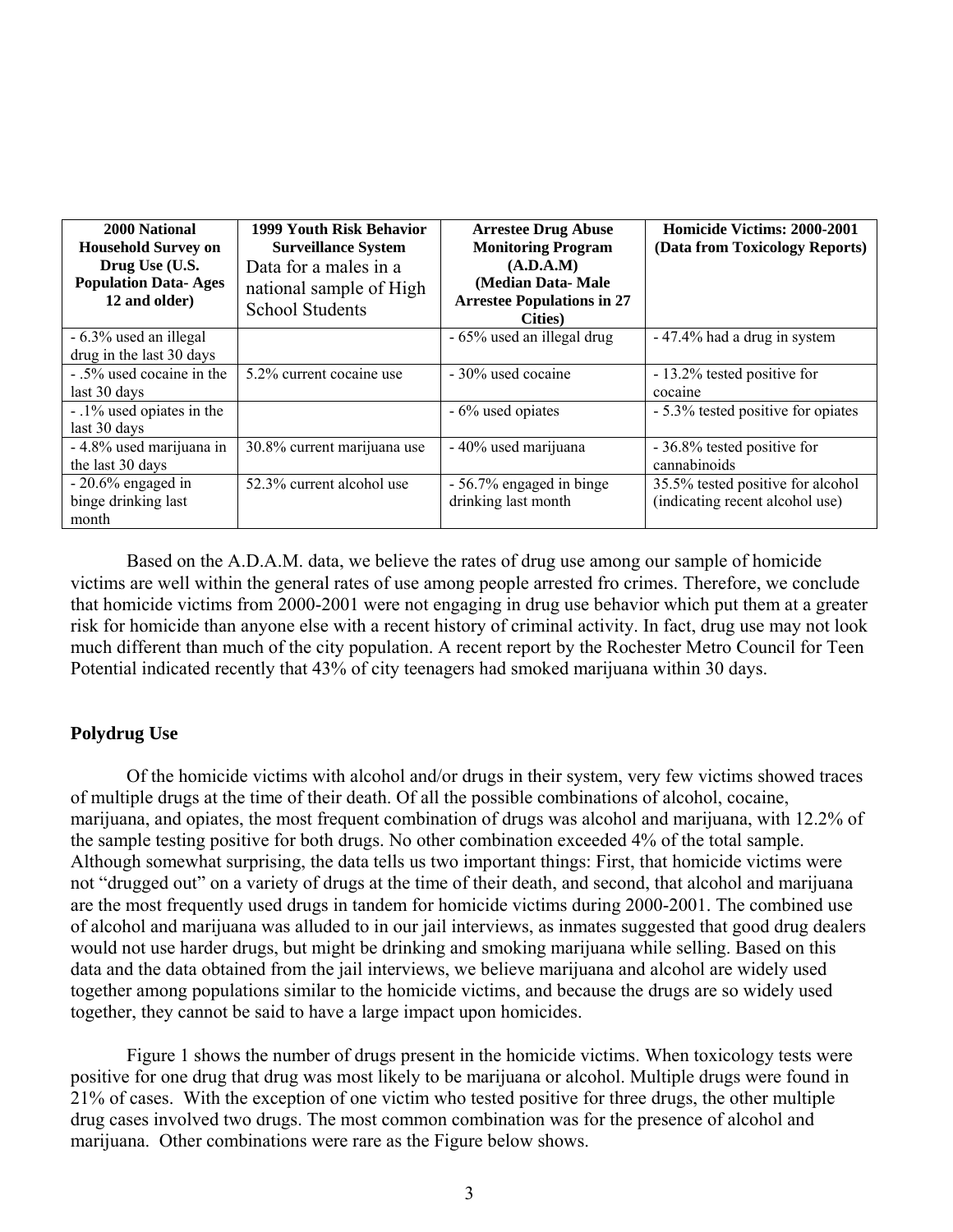

#### **Figure 1:**

### **Additional Analyses:** Drugs & Age

When our age variable (*vicageca*) was tested with the toxicology variables, we found evidence of statistically significant (p < .10 ) association between the *vicageca* variable and the toxicology variables *drugsys* and *cannibin* . Our testing indicated that drugs were found more often than expected in the bodies of homicide victims in the 16-25 year old age group. This finding is consistent with the overall distribution of homicide victims, as the victims in the 16-25 age group account for 48.7% of the total number of victims from 2000-2001. As 36.8% of the total sample tested positive for marijuana, we believe the finding that drug use occurred more often in the 16-25 age group further substantiates the hypothesis that the rates of drug use among homicide victims resembles not only drug use among criminal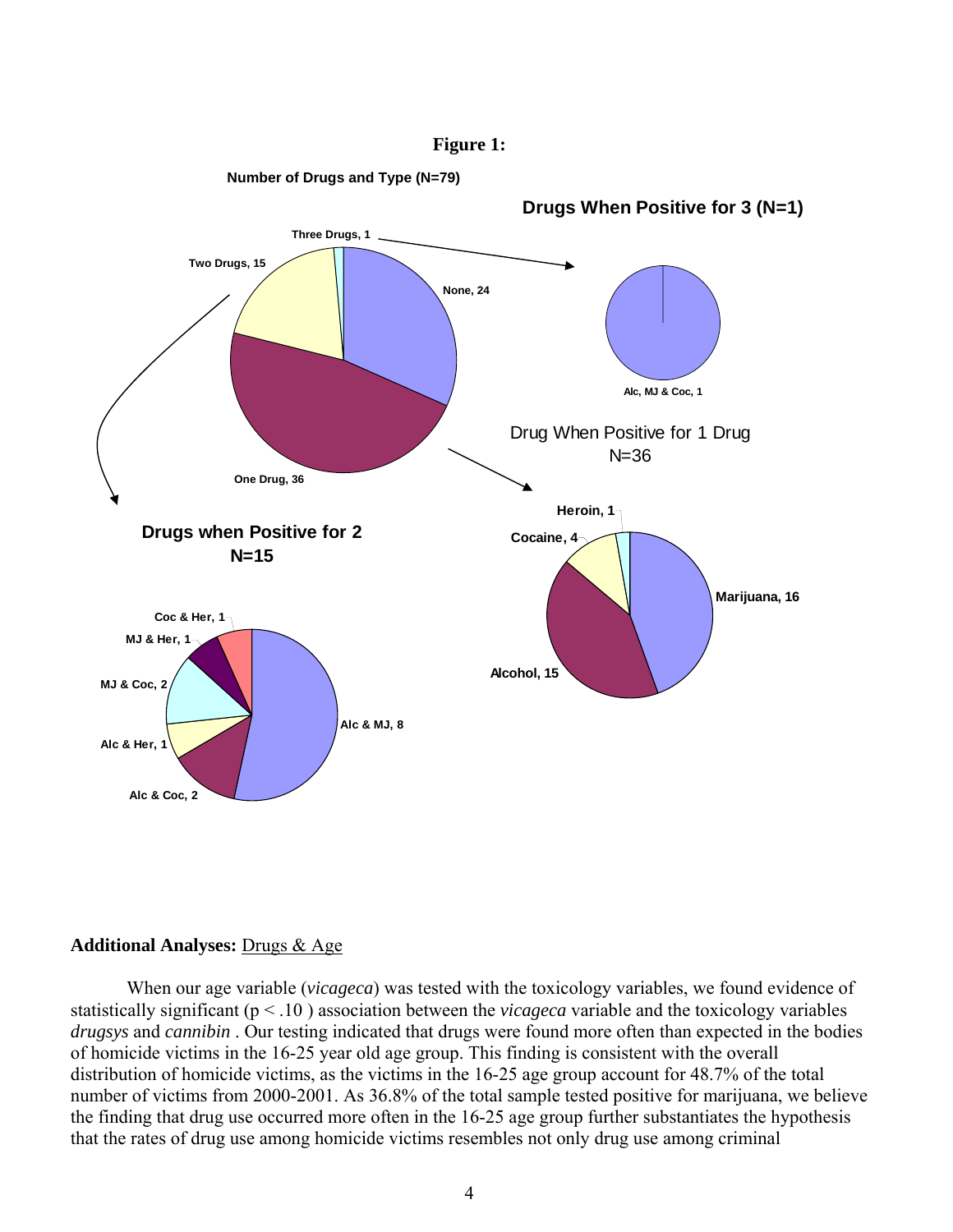populations, but among the city youth population in general. Although the analysis did not find a statistically significant association between *vicageca* and *opiates* or *vicageca* and *cocaine*, the lack of statistically significant associations is likely due to the relatively small incidences of their appearance within the dataset compared to cannabinoids.

#### Drugs & Police Section

We also analyzed our toxicology variables by section and found further evidence suggesting Clinton and Maple sections are the best sections in which to begin interventions. Our testing found a statistically significant (p < .01) association between the *section* variable and the toxicology variable *drugsys* (see exhibit B). Drugs (alcohol and illegal drugs) were found more often than expected in the bodies of homicide victims found in Clinton and Maple sections (note- Goodman section homicide victims also had higher than expected incidences of drug presence, but fewer than five cases occurred in the section, making a conclusion inappropriate).

#### Drugs & Season

Our analysis of toxicology variables by section found associations between the *season* variable and the toxicology variables *cannabis* and *alcohol*. At a statistically significant level (p < .05), marijuana was found more often than expected in the bodies of homicide victims in the fall months. At a statistically significant level  $(p < 0.01)$ , alcohol was found more often than expected in the bodies of summer homicide victims. These findings have limited utility, however the association between alcohol and the summer months further illustrates how alcohol-related violence is exacerbated by the increase of social interaction which occurs during the summer months.

#### Drugs & Prior Drug Arrest

When comparing our toxicology variables with incidences of prior drug arrest for homicide victims, we found the presence of drugs in a homicide victim's body to be closely related to prior drug arrest. At a statistically significant level  $(p < 0.01)$ , we found prior drug arrests more often than expected among those homicide victims with drugs (alcohol and illegal) and illegal drugs in their system. Likewise, those homicide victims who had never been arrested for drugs were found to have no drugs in their system more often than expected. Clearly, those homicide victims who were known to be involved in drugs (via criminal history) were much more likely to have had drugs in their system at their death.

#### Drugs & Victim Involvement

Of all the testing of the toxicology variables, the interaction between type of homicide and the presence of drugs is possibly the most significant. Our *type* variable divides homicides into three major categories: dispute, drug-robbery, and wrong place/wrong time. Those victims in the wrong place/wrong time category were the least likely to have drugs in their systems, while more than expected levels of illegal drugs were found in the bodies of victims of drug robbery homicides. We attribute this finding to those homicide victims being involved in or around the drug business, and therefore more likely than dispute or wrong place/wrong time victims to have engaged in some sort of illegal drug use. Finally, a larger than expected number of victims of disputes had alcohol in their systems. The correlation between alcohol and disputes seems clear, but in this sample is probably exacerbated by the large number of domestic dispute homicides in which the victim and suspect had been drinking prior to an argument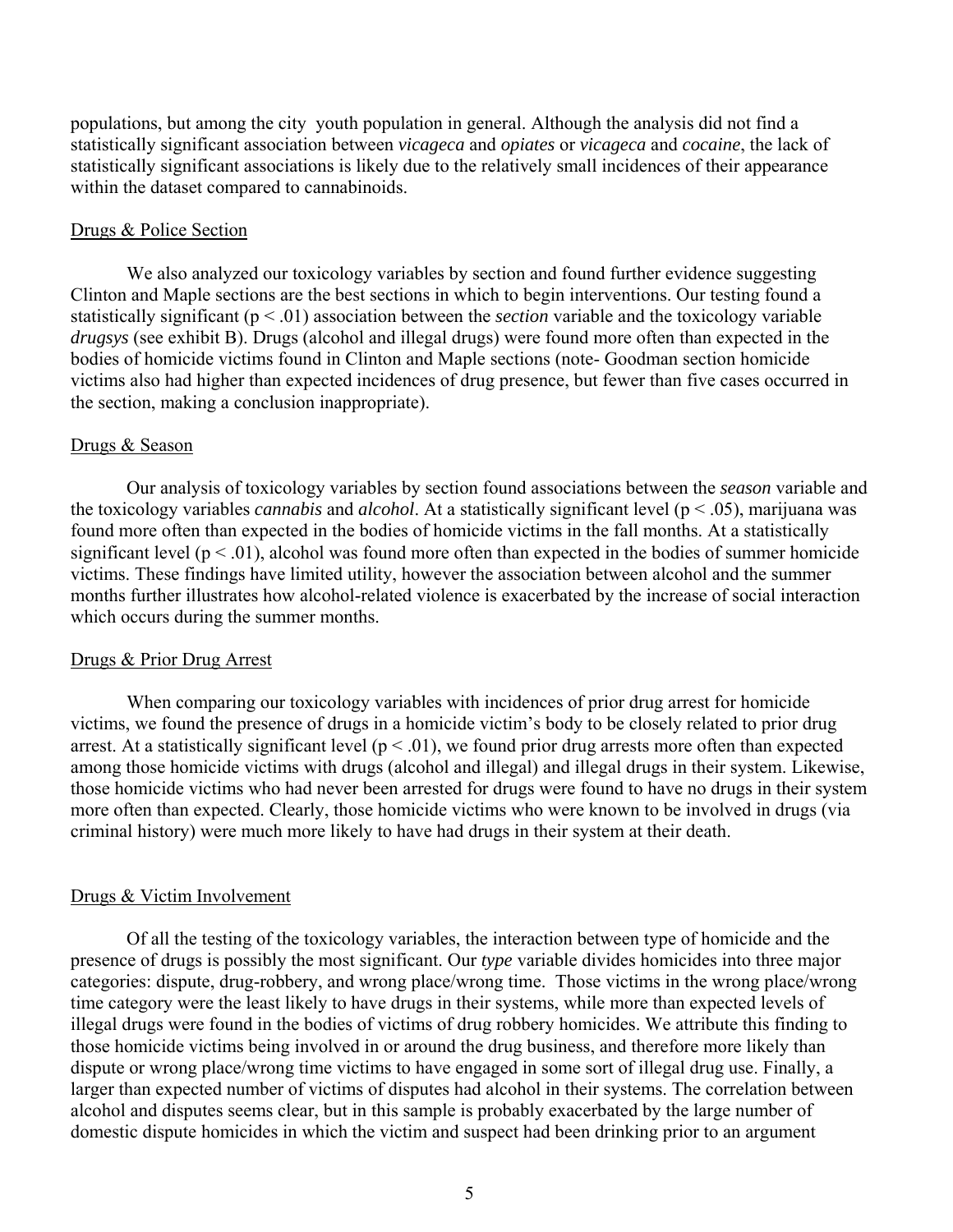## **Implications for Intervention**

Taken together, Working Paper 15:Drug Links to Homicide and this report of toxicology data are suggestive about the role of drugs in homicide cases. The analyses indicate the importance of social rather than physiological links between drugs and murder. That is, social networks which may be tied to reputations for heavy use, selling, and links to known drug related groups appear to be more significant influences than the physiological effects of drugs.

This reinforces the potential value of programs intended to limit connections to such networks by providing alternatives to young, minority males in poor neighborhoods. It also supports considering connections to drug networks as part of the process of identifying candidates for deterrence and incapacitation based programs such as Project CeaseFire and Notification of Special Enforcement (NOSE).

## **A Note on Methodology**

Toxicology data in this analysis comes from homicide victim toxicology reports produced by the Monroe County Medical Examiner. Initially, we gathered from the Rochester Police Department, however we were unable to obtain all of the reports from RPD (because of the transition to the new Public Safety Building) so the Monroe County Medical Examiner's Office graciously provided us access to their records for the missing records. Of the 81 reports, 5 victims did not undergo toxicology tests due to prolonged hospital stays prior to death. The 5 reports with missing information were excluded from further analysis.

Using a standardized coding sheet, we recorded the presence (of lack thereof) of the following drugs: alcohol, nicotine, cocaine, opiates (heroin, opium, peyote), and cannabinoids (marijuana). From the coding sheets, we developed 8 variables which were added to an existing database of the 2000-2001 homicides.

| <b>VARIABLE</b> (database variable name)                      | <b>DATA SOURCE</b>                                  |  |
|---------------------------------------------------------------|-----------------------------------------------------|--|
| Does victim have a toxicology report? (toxreprt)              | -Existence of Medical Examiner (ME) toxicology      |  |
|                                                               | report, obtained from either RPD or the Office of   |  |
|                                                               | the Medical Examiner                                |  |
| Did victim have one or more drugs in his/her                  | -Positive result on ME toxicology report for one or |  |
| system? (Includes both illegal drugs and alcohol)             | more of the following drugs in victim's body:       |  |
| (drugsys)                                                     | alcohol, cocaine, opiates, and/or cannabinoids      |  |
| Did victim have one or more illegal drugs in his/her          | -Positive result on ME toxicology report for one or |  |
| system? (ildrgsys)                                            | more of the following illegal drugs in victim's     |  |
|                                                               | body: cocaine, opiates, and/or cannabinoids         |  |
| Did victim have cocaine in his/her system?                    | -Positive result on ME toxicology report for the    |  |
| (cocaine)                                                     | presence of cocaine in victim's body                |  |
| Did victim have opiates in his/her system? ( <i>opiates</i> ) | -Positive result on ME toxicology report for the    |  |
|                                                               | presence of opiates in victim's body                |  |
| Did victim have cannabinoids in his/her system?               | -Positive result on ME toxicology report for        |  |
| (cannibin)                                                    | presence of marijuana in victim's body              |  |
| Did victim have alcohol in his/her system?                    | -Positive result on ME toxicology report for the    |  |
| (alcbol)                                                      | presence of alcohol in victim's body                |  |